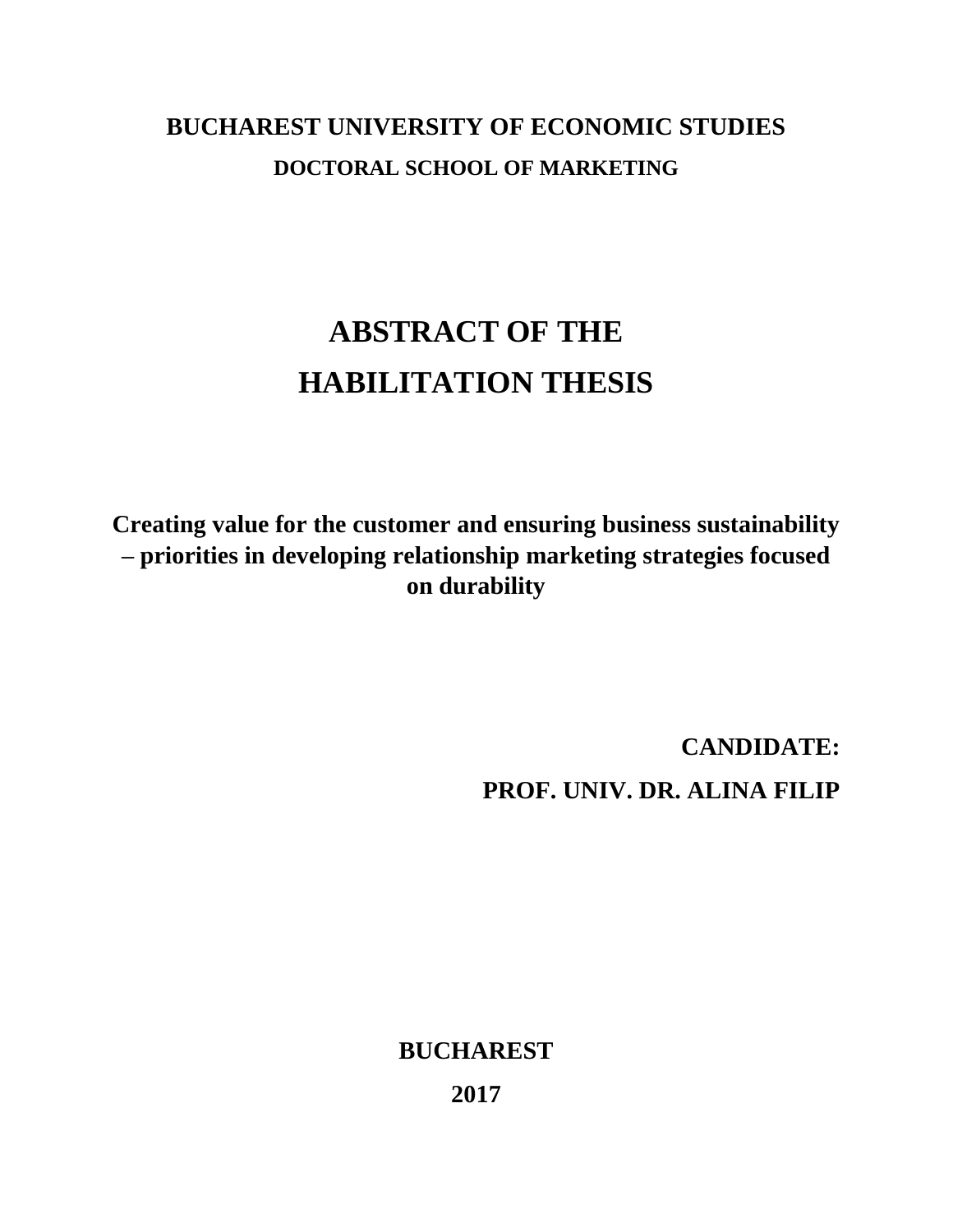The habilitation thesis entitled *"Creating value for the customer and ensuring business sustainability – priorities in developing relationship marketing strategies focused on durability"*, presents succinctly and documented the main contributions and results that I have obtained in the scientific and teaching research, after I was awarded with the doctoral degree in the field of Marketing, and also the own evolution and development plan of my academic, scientific and professional career.

**The first part of the paper** analyses the contribution to the development of marketing theory and practice in the Romanian academic environment, containing the results of various fundamental and applied research on the evolution, current state and future development trends in the marketing thinking, both globally and customized for specific areas or sectors of economic activity.

The society and the business environment are subject to a continuous process of evolution and change over time, and the success and market position of companies become dependent on the speed with which marketing strategies and tools are redesigned to meet the new economic realities.

In this context, relationship marketing, customer relationship management (CRM), corporate social responsibility (CSR), sustainable marketing and marketing in times of economic crisis are considered innovative concepts in the marketing science, that are developed as natural solutions aimed to direct organizational efforts in the process of adaptation to the environment.

Given the objectives and specific content of the studies undertaken in these areas, my scientific results are structured in **two major research directions**, highlighting both the contribution to the state of the art in the field and the practical implications for Romanian business environment representatives.

**The main research direction** presents my professional interests and personal contributions in the field of relationship marketing and customer relationship management, as its core.

Conceptual scientific results are described in **chapter 1**, and consist of the following: delimitation of relationship marketing fundamentals; specification of strategic customer relationships management content and the role of technological solutions in relational strategies implementation; presentation of the dimensions, forms and factors that influence customer retention and customer migration, and also staging the process of establishing and developing customer loyalty; analysis of customer satisfaction in the context of consumer behaviour research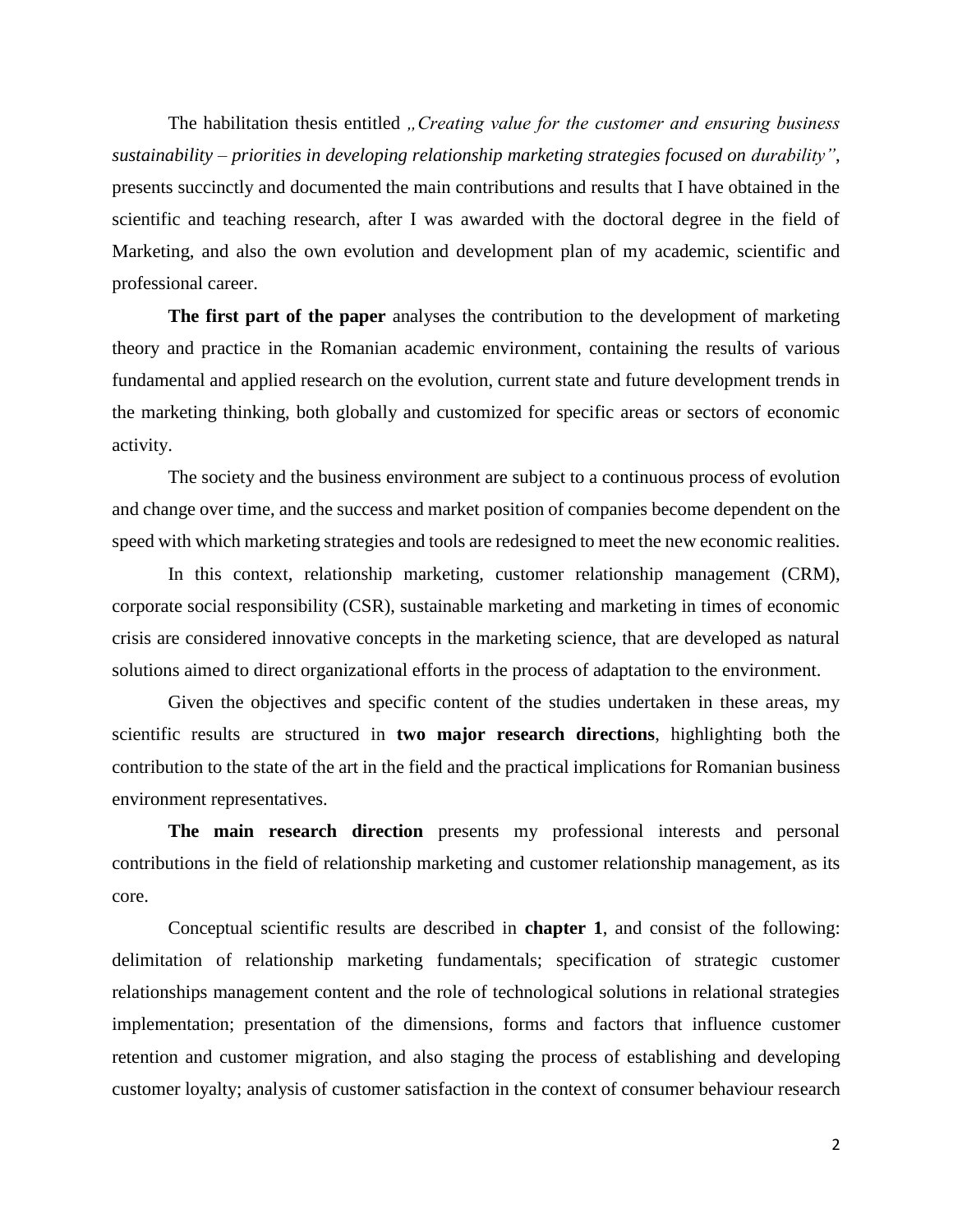and buying decision process, and also determine the methods used for measuring customer satisfaction and loyalty; explanation of the relationship between employees orientation and customer orientation in the current marketing thinking by clarifying internal marketing principles and indicating appropriate methods for recruitment, selection, internal communication and training, motivating and rewarding employees; demonstration of the favourite applicability of relationship marketing in the business to business sector.

In **chapter 2** are summarized the conclusions and managerial implications of the researches carried out individually or in teams of specialists, in various sectors, identifying possible courses of action useful for companies in the efficient management of buying and consumption experiences, and also in their organizational attempts of increasing customer portfolio stability.

Knowing the expectations and customer satisfaction level, the loyal or disloyal consumer behaviour, the positive or negative reasons underlying business relationships, the linkages between factors that determine the strengthening of business relationships, as well as the potential causes of customer migration is a frame of great importance in the decision-making processes, whereby organizations can decide the degree of marketing strategies and programs customization and adaptation to specific customer profile.

Essentially, the main results of the applied studies undertaken in the field of relationship marketing and customer relationship management highlight the following: the global image of banking companies and the drivers of customer satisfaction, loyalty and migration in Romanian retail banking industry; the stage of relationship marketing development and the level of implementation of CRM technological solutions in the Romanian banking industry; the impact of innovative commercial technologies adoption on customer loyalty and future purchase behaviour in hypermarkets in Romania; internal marketing aspects that characterize different companies with business activity on the Romanian market; and other specific features of Romanian consumer behaviour towards goods and services.

**The second research direction** is focused on corporate social responsibility, sustainable marketing and marketing in the context of economic crisis. Due to the multiple linkages with the field of relationship marketing and customer relationship management, these areas have been among my scientific interests, but having secondary importance compared to the main direction of research.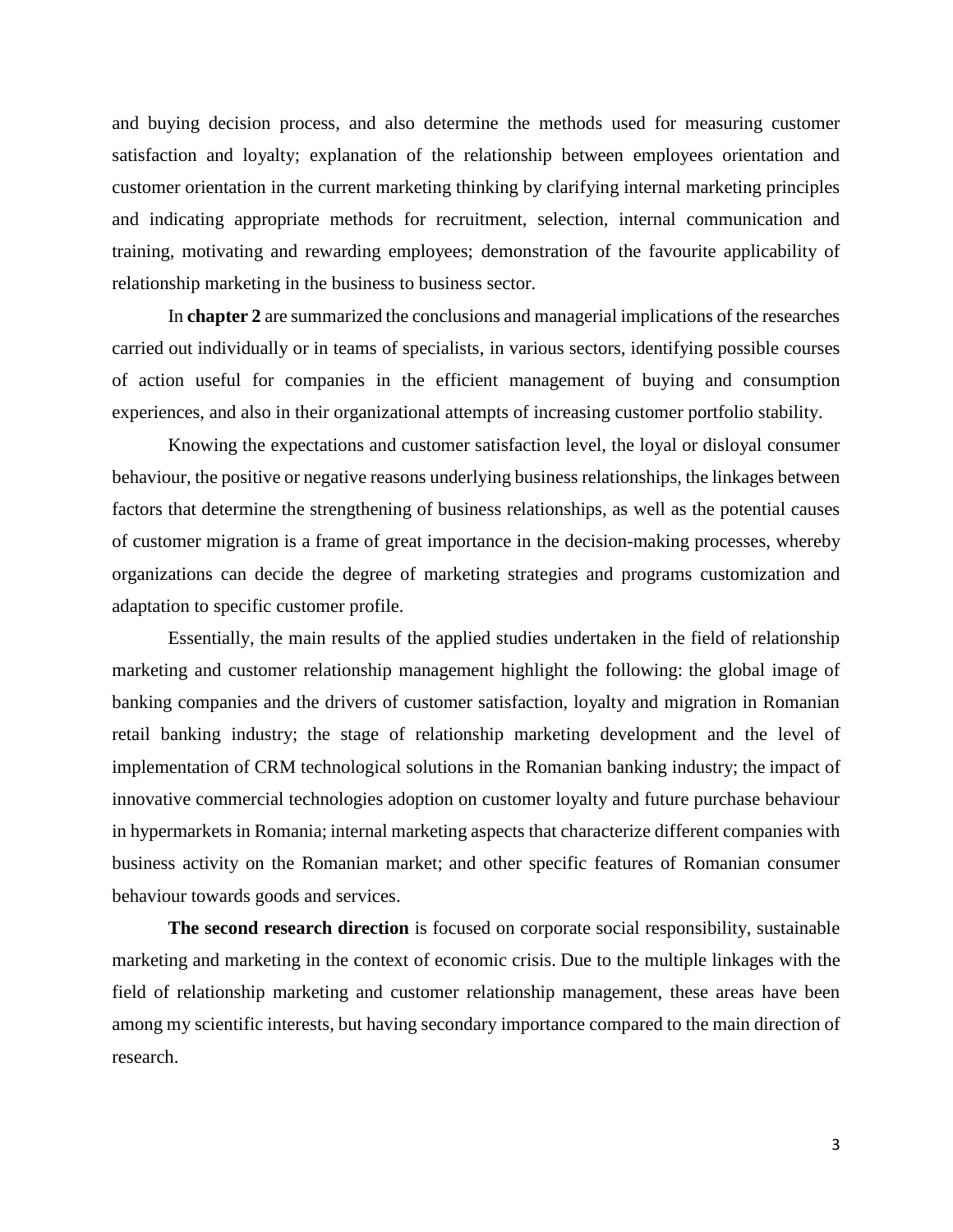Although conceptualized as independent notions, the above mentioned specializations are based on a set of common values and objectives, synthesized by concentrating organizational resources and efforts on: customer satisfaction and loyalty, strengthening relationships with stakeholders, welfare of society, sustainable profit, continuous customization and adaptation of marketing strategies according to the changes, opportunities and threats arising in the business environment.

**Chapter 3** presents the theoretical contributions belonging to the second research direction, namely: conceptual delimitation of corporate social responsibility and the constituents, dimensions and tools for CSR policies implementation; clarification of different principles and strategies specific to sustainable marketing and educational marketing; analysis of priorities and changes in consumer behaviour in times of recession, and establishment of development strategies and marketing policies recommended for companies in the context of economic crisis.

**Chapter 4** includes the conclusions of own studies performed individually or in teams of specialists in the area of corporate social responsibility and sustainable marketing. At the practical level, the most significant results of this specific research direction are considering: stakeholders' perception on CSR adoption by Romanian companies and the role of corporate social responsibility in business environment development, as well as stakeholder's own contribution in fostering social responsibility behaviours; the stage of development of CSR environmental policies implemented by companies on the Romanian market, in terms of the importance given to environmental protection, programs content, reasons and future perspectives regarding the involvement in environmental actions; the degree of prevalence of the CSR concept in the Romanian press and main debated topics; consumer perceptions on the fairness of differential prices and its influence on perceived value and purchase intentions; the importance that young generation assign to the sensory dimension of food and its negative impact on healthy eating; specific aspects of Romanian consumer behaviour towards traditional products.

The contributions and results obtained from the scientific research are presented with arguments by indicating the sources where they can be read in detail, including: books that are published in recognized publishing houses, articles published in specialized journals indexed in ISI Thomson Reuters or journals in the field included in various international databases, scientific working papers published in ISI Proceedings or in the proceedings of various international conferences.